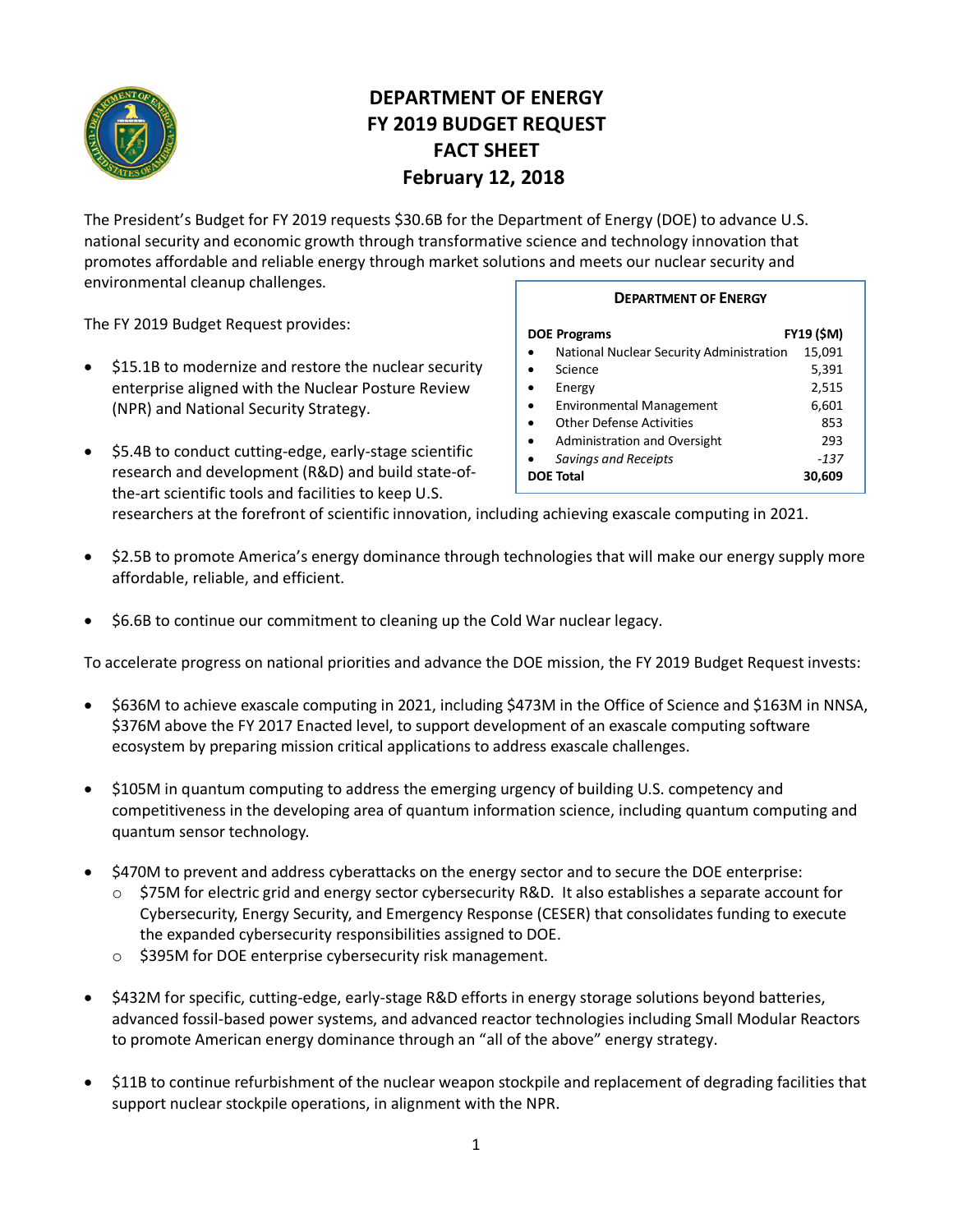2

# **NATIONAL NUCLEAR SECURITY ADMINISTRATION**

The FY 2019 Budget Request proposes \$15.1B for the NNSA, \$2.2B over FY 2017 Enacted. The Request makes necessary investments consistent with the NPR to: modernize and rebuild a nuclear force and nuclear security enterprise; prevent, counter and respond to nuclear proliferation and terrorism threats; and provide safe, reliable, and long-term nuclear propulsion to the Nation's Navy. The Budget Request includes:

- \$11B for Weapons Activities, \$1.8B above FY 2017 Enacted, to maintain the safety, security, and effectiveness of the nuclear stockpile, to continue the nuclear modernization program, and to modernize NNSA's nuclear security infrastructure.
- \$1.9B for Defense Nuclear Nonproliferation, \$17M below FY 2017 Enacted, to address the entire nuclear

threat spectrum by preventing the acquisition of nuclear weapons or weapons-usable materials, countering efforts to acquire such weapons or materials, and responding to nuclear or radiological incidents. The Budget Request also includes \$220M to continue the orderly and safe closure of the Mixed Oxide (MOX) Fuel Fabrication Facility and \$59M to pursue the proven dilute and dispose technology.

• \$1.8B for Naval Reactors, an increase of \$369M from FY 2017 Enacted, to support the current fleet and create the future fleet.

## **SCIENCE**

The FY 2019 Budget Request includes \$5.4B for the Office of Science, the same as FY 2017 Enacted, to focus on its core mission of conducting cutting edge, early-stage research. Highlights of the Request include:

- \$2.2B for discovery at the frontiers of science, maintaining 40% of its budget for research, including \$578M to achieve exascale and quantum computing.
- \$2.1B to operate national labs and world-class scientific instruments for over 30,000 researchers.
- \$760M to construct the next generation of scientific facilities and tools, including the new Advanced Light Source Upgrade (ALS-U) at Lawrence Berkeley National Laboratory and the

Linac Coherent Light Source-II High Energy project at SLAC; continuation of construction of the Long Baseline Neutrino Facility at Fermi, the Facility for Rare Isotope Beams at Michigan State University, two significant upgrades to the Large Hadron Collider, and \$75M for the ITER project.

| <b>NATIONAL NUCLEAR SECURITY ADMINISTRATION</b> |                   |  |
|-------------------------------------------------|-------------------|--|
| <b>NNSA Programs</b>                            | <b>FY19 (\$M)</b> |  |
| <b>Weapons Activities</b>                       | 11,017            |  |
| Defense Nuclear Nonproliferation                | 1,863             |  |
| Naval Reactors                                  | 1,789             |  |
| <b>Federal Salaries and Expenses</b>            | 423               |  |
| <b>NNSA Total</b>                               | 15.091            |  |
|                                                 |                   |  |

| <b>SCIENCE</b>                                                 |                   |  |
|----------------------------------------------------------------|-------------------|--|
| <b>Science Programs</b>                                        | <b>FY19 (\$M)</b> |  |
| Advanced Scientific Computing Research<br>$\bullet$            | 899               |  |
| <b>Basic Energy Sciences</b><br>$\bullet$                      | 1,850             |  |
| <b>Biological and Environmental Research</b><br>$\bullet$      | 500               |  |
| <b>Fusion Energy Sciences</b><br>$\bullet$                     | 340               |  |
| <b>High Energy Physics</b><br>$\bullet$                        | 770               |  |
| <b>Nuclear Physics</b><br>$\bullet$                            | 600               |  |
| Science Laboratory Infrastructure<br>$\bullet$                 | 127               |  |
| Security and Administration<br>$\bullet$                       | 286               |  |
| Workforce Development for Teachers and Scientists<br>$\bullet$ | 19                |  |
| Science Total                                                  | 5.391             |  |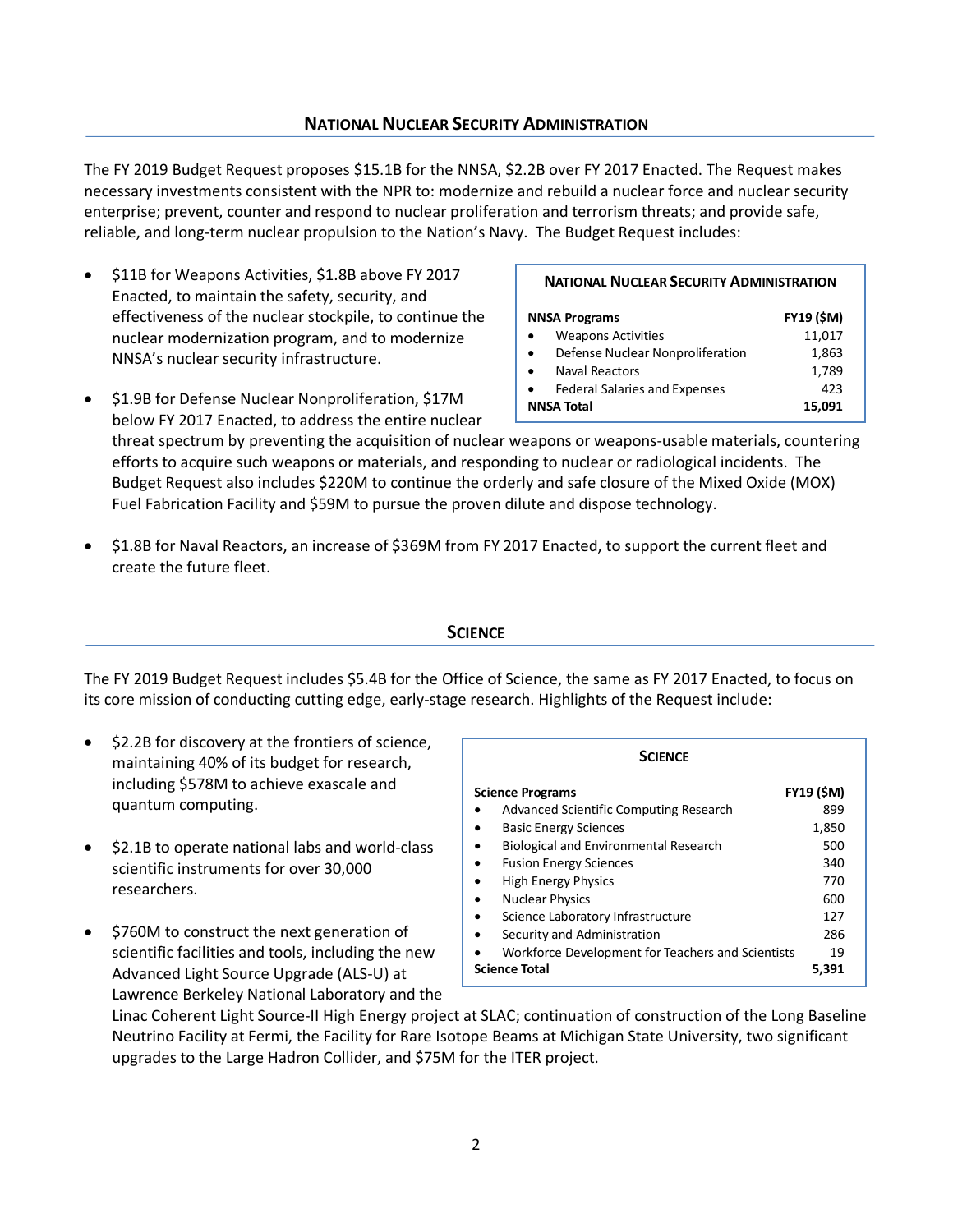The FY 2019 Budget Request advances energy dominance by investing in America's leadership in energy innovation. The FY 2019 Request provides \$2.5B for energy and related programs, \$1.9B below FY 2017 Enacted, and continues the Administration's prioritization of the early-stage R&D that takes place at the National Laboratories. Highlights include:

- \$696M for Energy Efficiency and Renewable Energy, \$1.3B below FY 2017 Enacted, focusing on early stage R&D on energy technologies including new approaches to energy storage beyond current battery technologies.
- The Budget proposes to split the Electricity Delivery and Energy Reliability (OE) account, which totals \$157M, into two accounts to increase focus on grid reliability (Electricity Delivery) and cybersecurity (CESER).
- \$502M for Fossil Energy R&D, \$81M above FY 2017 Enacted, to focus on cutting-edge, early stage R&D to improve the reliability and efficiency of advanced fossil-based power systems.

| <b>ENERGY</b>                                         |       |  |
|-------------------------------------------------------|-------|--|
| <b>FY19 (\$M)</b><br><b>Energy Programs</b>           |       |  |
| Energy Efficiency and Renewable Energy                | 696   |  |
| <b>Electricity Delivery</b>                           | 61    |  |
| Cyber Security, Energy Security, & Emergency Response | 96    |  |
| <b>Fossil Energy Research and Development</b>         | 502   |  |
| Petroleum Reserves                                    | 195   |  |
| <b>Nuclear Energy</b>                                 | 757   |  |
| Yucca Mountain and Interim Storage                    | 120   |  |
| <b>Indian Energy</b>                                  | 10    |  |
| Office of Policy                                      | 3     |  |
| Advanced Research Projects Agency-Energy              |       |  |
| Loan Programs                                         | -1    |  |
| <b>Power Marketing Administrations</b>                | 77    |  |
| <b>Energy Total</b>                                   | 2.515 |  |

- \$757M for Nuclear Energy, \$259M below FY 2017 Enacted, to revive and expand the U.S. nuclear energy sector through early-stage R&D, prioritizing support for advanced manufacturing methods, instrumentation, and reactor technologies, including \$54M for advanced Small Modular Reactor R&D.
- \$120M for the Yucca Mountain and Interim Storage Program, demonstrating the Administration's commitment to nuclear waste management by restarting Nuclear Regulatory Commission licensing activities for the Yucca Mountain nuclear waste repository and establishing a robust interim storage program to develop a capability for earlier acceptance of spent nuclear fuel.
- \$10M, \$6M below FY 2017 Enacted, to provide financial and technical assistance critical to advancing electrification and energy development and deployment and reducing energy costs on Indian lands.
- Terminates the Loan Programs and the Advanced Research Projects Agency—Energy, while maintaining monitoring of the existing loan portfolio and overseeing existing awards to completion.
- \$195M for the Petroleum Reserves, including the Strategic Petroleum Reserve (SPR), Naval Petroleum and Oil Shale Reserves, and Northeast Home Heating Oil Reserve. The President's Budget continues the sale of SPR oil for the Energy Security and Infrastructure Modernization Fund authorized by the Bipartisan Budget Act of 2015 to support an effective modernization program for the SPR.
- The request includes \$77M for the Power Marketing Administrations, \$6M below FY 2017 Enacted. As part of the President's mandatory budget proposals, the Request proposes to sell the PMA transmission assets and would repeal the \$3.25B WAPA emergency borrowing authority authorized by the Recovery Act of 2009 and would permit consideration of comparable utilities' rates when setting prices.